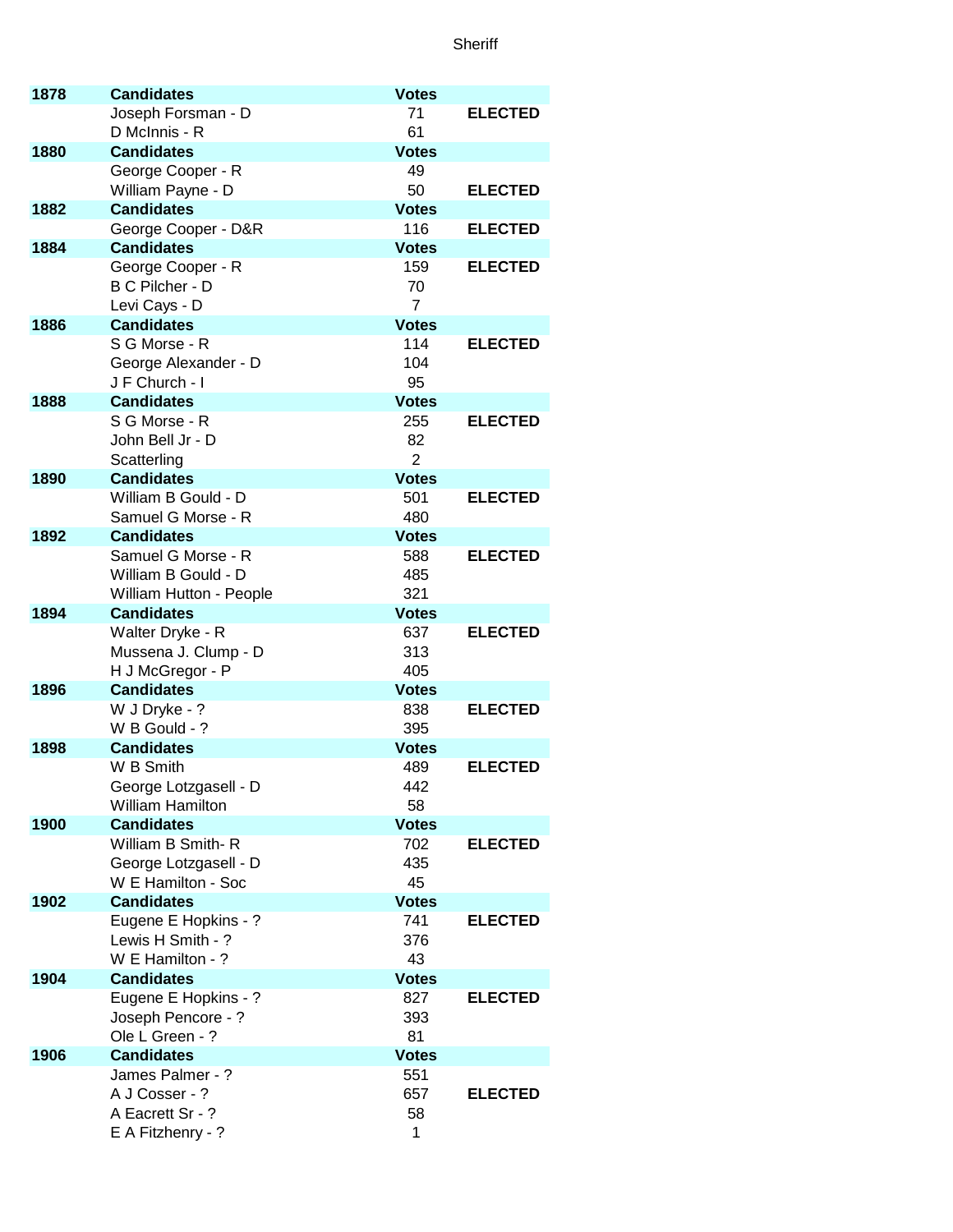**Sheriff** 

| 1908 | <b>Candidates</b>                          | <b>Votes</b>         |                |
|------|--------------------------------------------|----------------------|----------------|
|      | James A Gallagher - R                      | 741                  |                |
|      | A J Cosser - D                             | 804                  | <b>ELECTED</b> |
| 1910 | <b>Candidates</b>                          | <b>Votes</b>         |                |
|      | James R Gallagher - R                      | 1120                 | <b>ELECTED</b> |
|      | William H Race - S                         | 176                  |                |
| 1912 | Seator Dail - ?                            | 1                    |                |
|      | <b>Candidates</b><br>James R Gallagher - R | <b>Votes</b><br>1458 | <b>ELECTED</b> |
|      | Albin Linn - D                             | 312                  |                |
|      | Frank G Hanson - Soc                       | 641                  |                |
| 1914 | <b>Candidates</b>                          | <b>Votes</b>         |                |
|      | Harry C Bishop - R                         | 1389                 | <b>ELECTED</b> |
|      | Frank Dustman - D                          | 1314                 |                |
|      | H S Bullock - Soc                          | 400                  |                |
| 1914 | <b>Candidates</b>                          | <b>Votes</b>         |                |
|      | Harry C Bishop - R                         | 2001                 | <b>ELECTED</b> |
|      | F W Darnell - D                            | 872                  |                |
|      | J M Ward - Soc                             | 425                  |                |
| 1918 | <b>Candidates</b>                          | <b>Votes</b>         |                |
|      | E E Hopkins - R                            | 685                  |                |
|      | A J Cosser - D                             | 771                  | <b>ELECTED</b> |
|      | H S Clark - L                              | 301                  |                |
| 1920 | <b>Candidates</b>                          | <b>Votes</b>         |                |
|      | William A Nelson - R                       | 2103                 |                |
|      | Thomas Milton Bourm - Farm Labor           | 1155                 |                |
| 1922 | <b>Candidates</b><br>William A Nelson - R  | <b>Votes</b><br>1828 | <b>ELECTED</b> |
|      | Arthur C Glas - Farm Labor                 | 1335                 |                |
|      | <b>Andy Cosser</b>                         | 5                    |                |
|      | J A Cosser                                 | 1                    |                |
| 1924 | <b>Candidates</b>                          | <b>Votes</b>         |                |
|      | J W Pike - R                               | 2073                 | <b>ELECTED</b> |
|      | George Davison - D                         | 857                  |                |
|      | T M Bourm - Farm Labor                     | 1210                 |                |
| 1926 | <b>Candidates</b>                          | <b>Votes</b>         |                |
|      | J W Pike - R                               | 3106                 | <b>ELECTED</b> |
|      | George Davidson                            | 3                    |                |
| 1930 | <b>Candidates</b>                          | <b>Votes</b>         |                |
|      | E O Norton - R                             | 3036                 | <b>ELECTED</b> |
|      | Charles W Kemp - D                         | 2318                 |                |
| 1934 | <b>Candidates</b><br>Jack Pike - R         | <b>Votes</b>         |                |
|      |                                            | 1744                 |                |
|      | Charles W Kemp - D<br>Ed A White - Comm    | 3009<br>116          | <b>ELECTED</b> |
|      | Oscar L Nelson - Sticker                   | 2078                 |                |
| 1938 | <b>Candidates</b>                          | <b>Votes</b>         |                |
|      | No election records on file                |                      |                |
| 1942 | <b>Candidates</b>                          | <b>Votes</b>         |                |
|      | Karl L Kirk - D                            | 2863                 | <b>ELECTED</b> |
|      | Alex HArris - R                            | 2492                 |                |
| 1946 | <b>Candidates</b>                          | <b>Votes</b>         |                |
|      | Karl L Kirk - D                            | 3884                 | <b>ELECTED</b> |
|      | Alex Harris - R                            | 3525                 |                |
|      | Fred Rice - Soc Labor                      | 1                    |                |